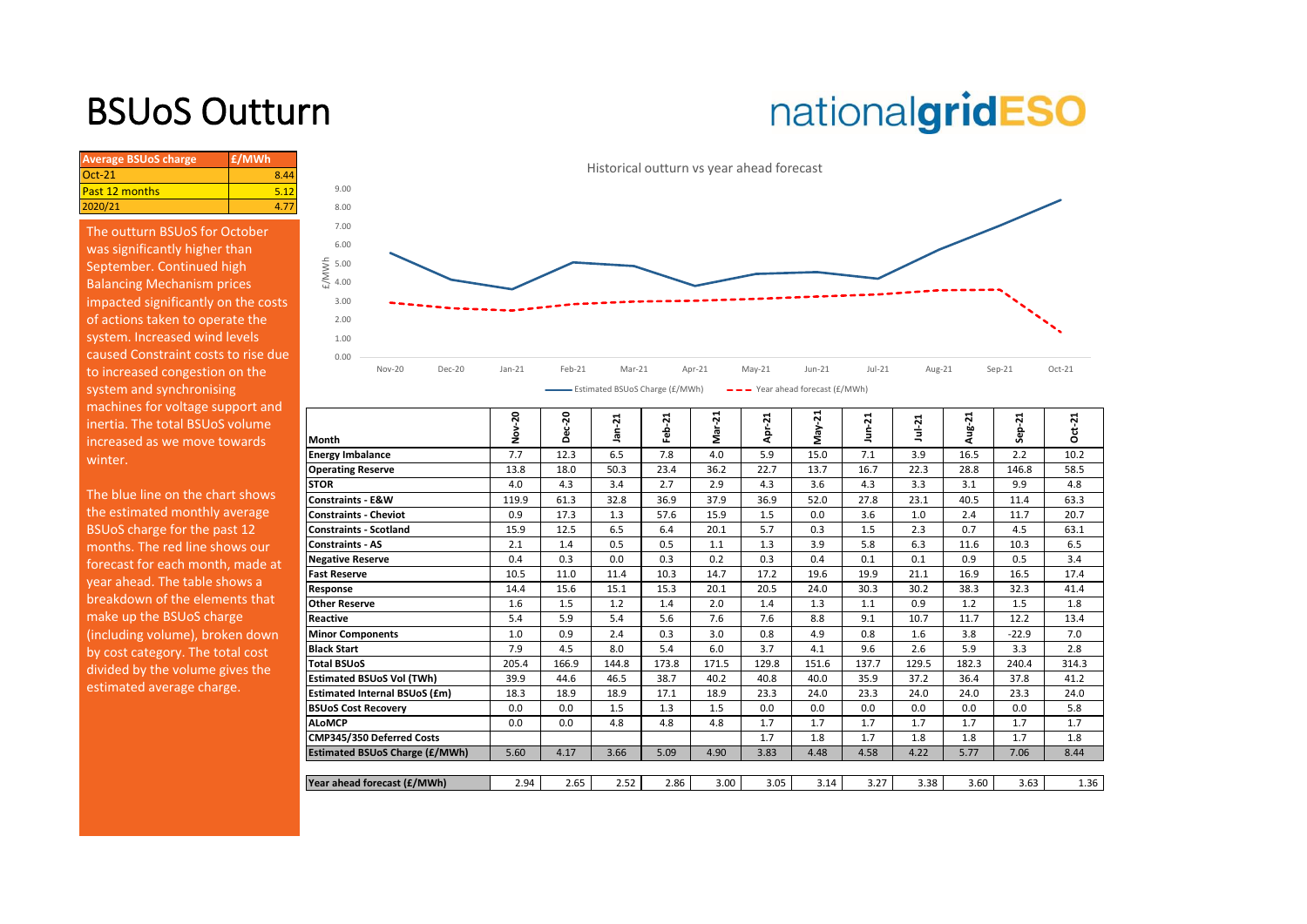## BSUoS Forecast

# nationalgridESO



Nov-21 Dec-21 Jan-22 Feb-22 Mar-22 Apr-22 May-22 Jun-22 Jul-22 Aug-22 Sep-22 Oct-22 Nov-22 Dec-22 Jan-23 Feb-23 Mar-23 Apr-23 May-23 Jun-23 Jul-23 Aug-23 Sep-23 Oct-23

Estimated BSUoS Charge (£/MWh)

|                                       | $\frac{21}{1}$ | Dec-21 | $Jan-22$ | Feb-22 | Mar-22 | Apr-22 | May-22 | $J$ un- $22$ | Jul-22 | Aug-22  | $Sep-22$ | $a - 22$ | Nov-22 | Dec-22 | $Jan-23$ | eb-23 | $Mar-23$ | Apr-23 | May-23 | Jun-23 | $Ju + 23$ | Aug-23 | $Sep-23$ | 23<br>ú<br>Ő |
|---------------------------------------|----------------|--------|----------|--------|--------|--------|--------|--------------|--------|---------|----------|----------|--------|--------|----------|-------|----------|--------|--------|--------|-----------|--------|----------|--------------|
| Month                                 |                |        |          |        |        |        |        |              |        |         |          |          |        |        |          |       |          |        |        |        |           |        |          |              |
| <b>Energy Imbalance</b>               | 17.7           | 13.2   | 13.9     | 14.6   | 9.8    | 8.5    | 7.9    | 8.2          | 9.3    | 8.7     | 10.1     | 11.3     | 10.9   | 11.1   | 11.9     | 12.8  | 10.8     | 8.5    | 7.9    | 8.2    | 9.3       | 8.7    | 10.1     | 11.3         |
| <b>Operating Reserve</b>              | 67.9           | 44.5   | 46.7     | 44.1   | 43.8   | 15.3   | 12.0   | 10.8         | 11.0   | 11.2    | 14.1     | 16.4     | 16.1   | 18.9   | 21.1     | 20.9  | 13.2     | 15.3   | 12.0   | 10.8   | 11.0      | 11.2   | 14.1     | 16.4         |
| <b>STOR</b>                           | 9.1            | 7.5    | 7.6      | 6.5    | 7.4    | 5.2    | 5.6    | 5.4          | 6.0    | 5.8     | 6.3      | 6.2      | 7.4    | 7.5    | 7.6      | 6.5   | 7.4      | 5.2    | 5.6    | 5.4    | 6.0       | 5.8    | 6.3      | 6.2          |
| <b>Constraints</b>                    | 155.2          | 103.1  | 107.4    | 143.7  | 117.4  | 38.9   | 39.5   | 39.2         | 40.5   | 49.5    | 53.1     | 56.0     | 52.6   | 46.5   | 39.8     | 45.3  | 41.6     | 38.9   | 39.5   | 39.2   | 40.5      | 49.5   | 53.1     | 56.0         |
| <b>Negative Reserve</b>               | 1.0            | 0.5    | 0.6      | 0.1    | 0.2    | 0.4    | 0.9    | 1.6          | 1.8    | 1.7     | 1.8      | 1.2      | 0.5    | 0.5    | 0.6      | 0.1   | 0.2      | 0.4    | 0.9    | 1.6    | 1.8       | 1.7    | 1.8      | 1.2          |
| <b>Fast Reserve</b>                   | 15.2           | 20.2   | 20.5     | 17.9   | 19.9   | 17.4   | 17.6   | 17.2         | 17.8   | 18.3    | 17.2     | 17.8     | 17.8   | 18.7   | 19.0     | 16.5  | 18.4     | 14.5   | 14.6   | 8.8    | 9.1       | 9.6    | 8.8      | 9.1          |
| Response                              | 23.5           | 28.6   | 28.4     | 26.1   | 28.7   | 24.6   | 25.8   | 24.8         | 25.8   | 26.3    | 24.1     | 24.5     | 24.0   | 24.6   | 24.4     | 22.4  | 24.6     | 19.7   | 20.7   | 11.9   | 12.6      | 13.1   | 11.3     | 11.2         |
| <b>Other Reserve</b>                  | 1.0            | 0.9    | 0.9      | 0.9    | 1.0    | $1.1$  | 0.9    | $1.0$        | 1.2    | 1.3     | 1.0      | 0.9      | 0.9    | 0.9    | 0.9      | 0.9   | 1.0      | 1.1    | 0.9    | 1.0    | 1.2       | 1.3    | 1.0      | 0.9          |
| Reactive                              | 6.7            | 13.9   | 13.9     | 11.9   | 13.0   | 7.4    | 8.2    | 7.7          | 7.6    | 7.5     | 7.2      | 7.5      | 7.2    | 7.8    | 7.7      | 6.3   | 6.8      | 7.4    | 8.2    | 7.0    | 6.9       | 6.8    | 6.6      | 6.7          |
| <b>Minor Components</b>               | 2.7            | 2.0    | 0.5      | 2.3    | 0.3    | 3.0    | 3.0    | 2.6          | 2.6    | $1.5\,$ | 1.1      | 2.1      | 0.6    | 1.0    | $-0.6$   | 2.3   | 0.3      | 3.0    | 3.0    | 2.6    | 2.6       | 1.5    | 1.1      | 2.1          |
| <b>Black Start</b>                    | 3.8            | 3.8    | 3.8      | 3.8    | 3.8    | 3.8    | 3.9    | 3.9          | 3.9    | 3.9     | 3.9      | 3.9      | 3.9    | 3.9    | 3.9      | 3.9   | 3.9      | 3.9    | 3.9    | 3.9    | 3.9       | 3.9    | 3.9      | 3.9          |
| <b>Total BSUoS</b>                    | 303.8          | 238.2  | 244.3    | 272.0  | 245.5  | 125.7  | 125.2  | 122.4        | 127.4  | 135.7   | 139.9    | 147.6    | 141.8  | 141.3  | 136.3    | 138.0 | 128.3    | 117.8  | 117.1  | 100.6  | 104.8     | 113.1  | 118.0    | 125.1        |
| Esitmated BSUoS Vol (TWh)             | 48.8           | 49.7   | 53.7     | 44.7   | 46.0   | 40.0   | 37.9   | 35.7         | 36.4   | 36.7    | 38.2     | 40.7     | 48.8   | 49.7   | 53.7     | 44.7  | 46.0     | 40.0   | 37.9   | 35.7   | 36.4      | 36.7   | 38.2     | 40.7         |
| Estimated Internal BSUoS (£m)         | 23.3           | 24.0   | 24.0     | 21.7   | 24.0   | 23.3   | 24.0   | 23.3         | 24.0   | 24.0    | 23.3     | 24.0     | 23.3   | 24.0   | 24.0     | 21.7  | 24.0     | 23.3   | 24.0   | 23.3   | 24.0      | 24.0   | 23.3     | 24.0         |
| <b>BSUoS Cost Recovery</b>            | 5.6            | 5.8    | 5.8      | 5.2    | 5.8    | 0.0    | 0.0    | 0.0          | 0.0    | 0.0     | 0.0      | 0.0      | 0.0    | 0.0    | 0.0      | 0.0   | 0.0      | 0.0    | 0.0    | 0.0    | 0.0       | 0.0    | 0.0      | 0.0          |
| <b>ALoMCP</b>                         | 1.7            | 1.7    | 1.7      | 1.7    | 1.7    | 0.0    | 0.0    | 0.0          | 0.0    | 0.0     | 0.0      | 0.0      | 0.0    | 0.0    | 0.0      | 0.0   | 0.0      | 0.0    | 0.0    | 0.0    | 0.0       | 0.0    | 0.0      | 0.0          |
| CMP345/350 Deferred Costs             | 1.7            | 1.8    | 1.8      | 1.6    | 1.8    |        |        |              |        |         |          |          |        |        |          |       |          |        |        |        |           |        |          |              |
| <b>Estimated BSUoS Charge (£/MWh)</b> | 6.89           | 5.47   | 5.17     | 6.76   | 6.06   | 3.72   | 3.94   | 4.09         | 4.16   | 4.35    | 4.27     | 4.21     | 3.39   | 3.33   | 2.98     | 3.57  | 3.31     | 3.52   | 3.73   | 3.47   | 3.54      | 3.73   | 3.70     | 3.66         |
|                                       |                |        |          |        |        |        |        |              |        |         |          |          |        |        |          |       |          |        |        |        |           |        |          |              |
|                                       |                |        |          |        |        |        |        |              |        |         |          |          |        |        |          |       |          |        |        |        |           |        |          |              |

| High Error Band (£/MWh) | 10.42 8.99 8.69 10.29 9.59 7.25 7.46 7.68 7.49 7.42 7.05 6.68 5.50 5.44 5.09 5.74 5.53 5.74 6.07 5.80 5.80 5.97    |  |  |  |  |  |  |  |  |  |  |  | 5.91 |
|-------------------------|--------------------------------------------------------------------------------------------------------------------|--|--|--|--|--|--|--|--|--|--|--|------|
| Low Error Band (£/MWh)  | 3.37 1.94 1.64 3.23 2.53 0.19 0.42 0.50 0.82 1.27 1.50 1.74 1.28 1.22 0.87 1.41 1.09 1.30 1.39 1.15 1.27 1.50 1.45 |  |  |  |  |  |  |  |  |  |  |  | 1.40 |

**Average BSUoS charge £/MWh £/MWh** Nov-21 6.89<br>2021/22 5.76

#### Uplifts have been applied to Operating Reserve, Constraints and Reactive costs as a result of observed trends.

Next 12 months

The final modification report for CMP308 has been published, more details can be found here:

https://www.nationalgrideso.com/industryinformation/codes/connection-and-usesystem-code-cusc-old/modifications/cmp308 removal

CMP361 workgroup consultation has now completed, further information can be found here: https://www.nationalgrideso.com/indust ry-information/codes/connection-and-usesystem-code-cusc-old/modifications/cmp361  $m<sub>0</sub>362$ 

In March for the FY21/22 forecast we have recosted the outage plan and adjusted the constraint costs accordingly. When producing a forecast of constraint costs, we apply a historical wind profile for each month. Variations in the constraint costs month on month will therefore be driven by the reductio in constraint limits due to outages in addition to the wind level applied. As such these are indicative of where costs may outturn but variations are expected due to outturn wind not following a particular historical profile exactly.

We have added an additional line to the forecast from Apr 21 to Mar 22 to account for the deferred BSUoS as per CMP345/350.

The chart shows the average monthly BSUoS forecast for the next 24 months. The grey band shows the upper and lower range of the forecast. The forecast uses a combination of forecast models and historical data. Constraint costs are adjusted in line with major changes to  $\Box$ the outage plan, system faults, and commissioning programmes. The other energy cost categories are forecast using a baseline of historical trends with adjustments for expected changes in system operation or balancing services markets.